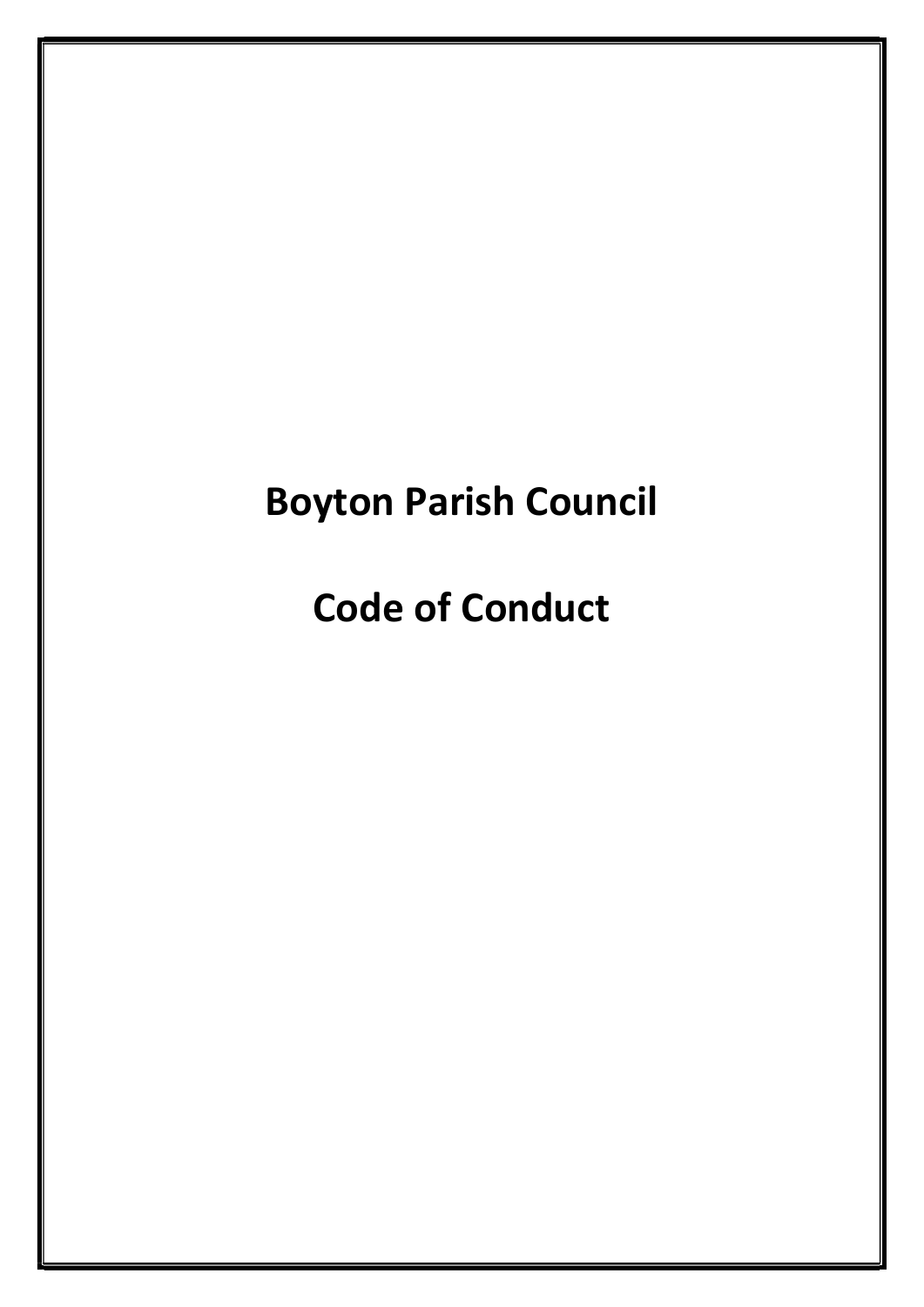# Code of Conduct for Members

## General principles of public life

The Localism Act 2011 requires the Council to adopt a Code of Conduct for Members that is consistent with the following principles:

Selflessness - members should serve only the public interest and should never improperly confer an advantage or disadvantage on any person.

Honesty and integrity - members should not place themselves in situations where their honesty and integrity may be questioned, should not behave improperly, and should on all occasions avoid the appearance of such behaviour.

**Objectivity** – members should make decisions on merit, including when making appointments, awarding contracts, or recommending individuals for rewards or benefits.

Accountability – members should be accountable to the public for their actions and the manner in which they carry out their responsibilities, and should co-operate fully and honestly with any scrutiny appropriate to their particular office.

**Openness** – members should be as open as possible about their actions and those of their authority, and should be prepared to give reasons for those actions.

**Leadership** – members should promote and support these principles by leadership, and by example, and should act in a way that secures or preserves public confidence.

Boyton Parish Council also expects its Members to observe the following principles:

**Personal judgement** – members may take account of the views of others, including their political groups, but should reach their own conclusions on the issues before them and act in accordance with those conclusions.

**Respect for others** – members should promote equality by not discriminating unlawfully against any person, and by treating people with respect, regardless of their race, age, religion, gender, sexual orientation or disability. They should respect the impartiality and integrity of the authority's statutory officers and its other employees.

**Duty to uphold the law** – members should uphold the law and, on all occasions, act in accordance with the trust that the public is entitled to place in them.

**Stewardship** – members should do whatever they are able to do to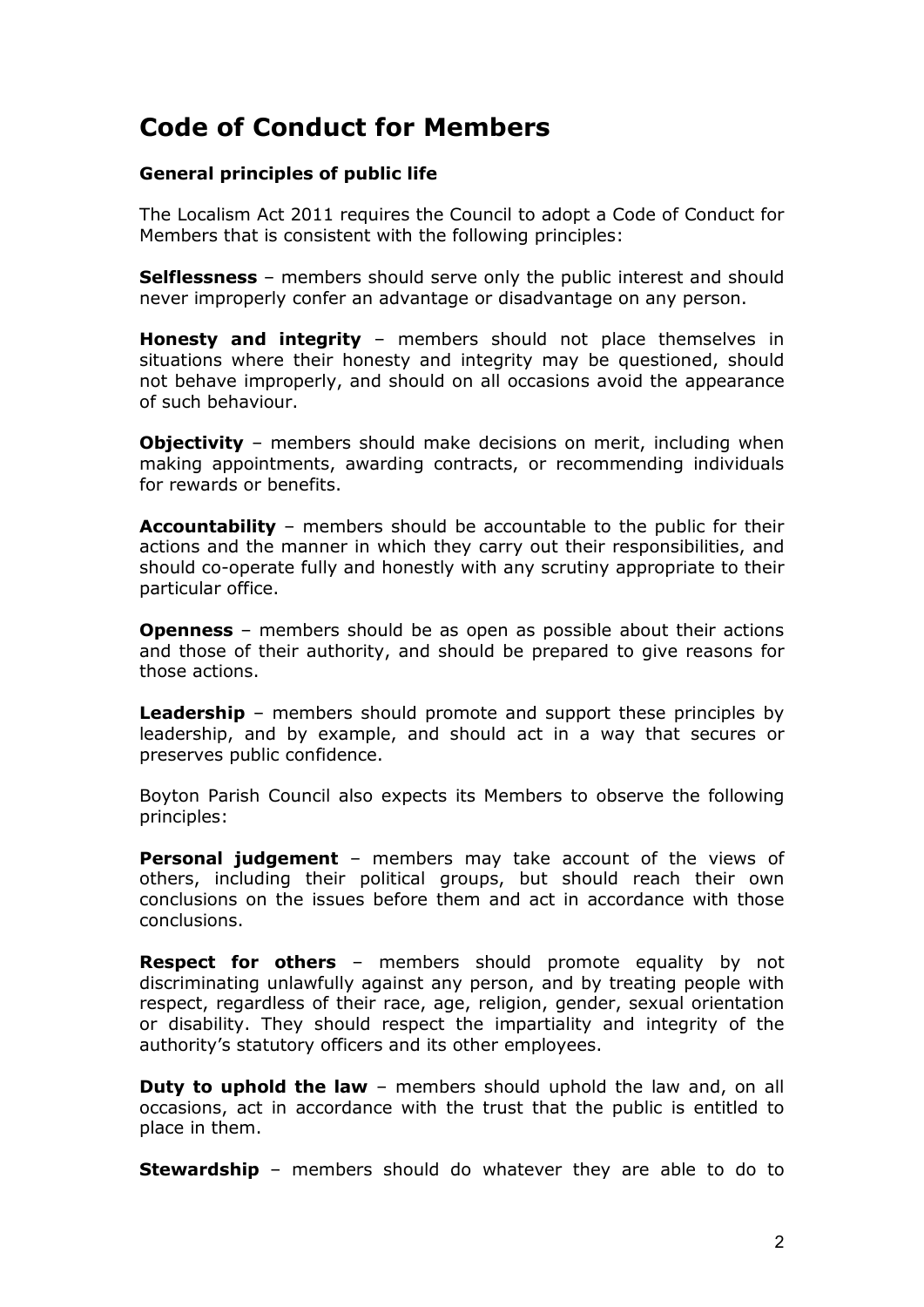ensure that their authorities use their resources prudently, and in accordance with the law.

Whilst these overriding principles are not formally part of the Code of Conduct they underpin the purpose and provisions of the Code of Conduct and are principles in accordance with which Members should conduct themselves.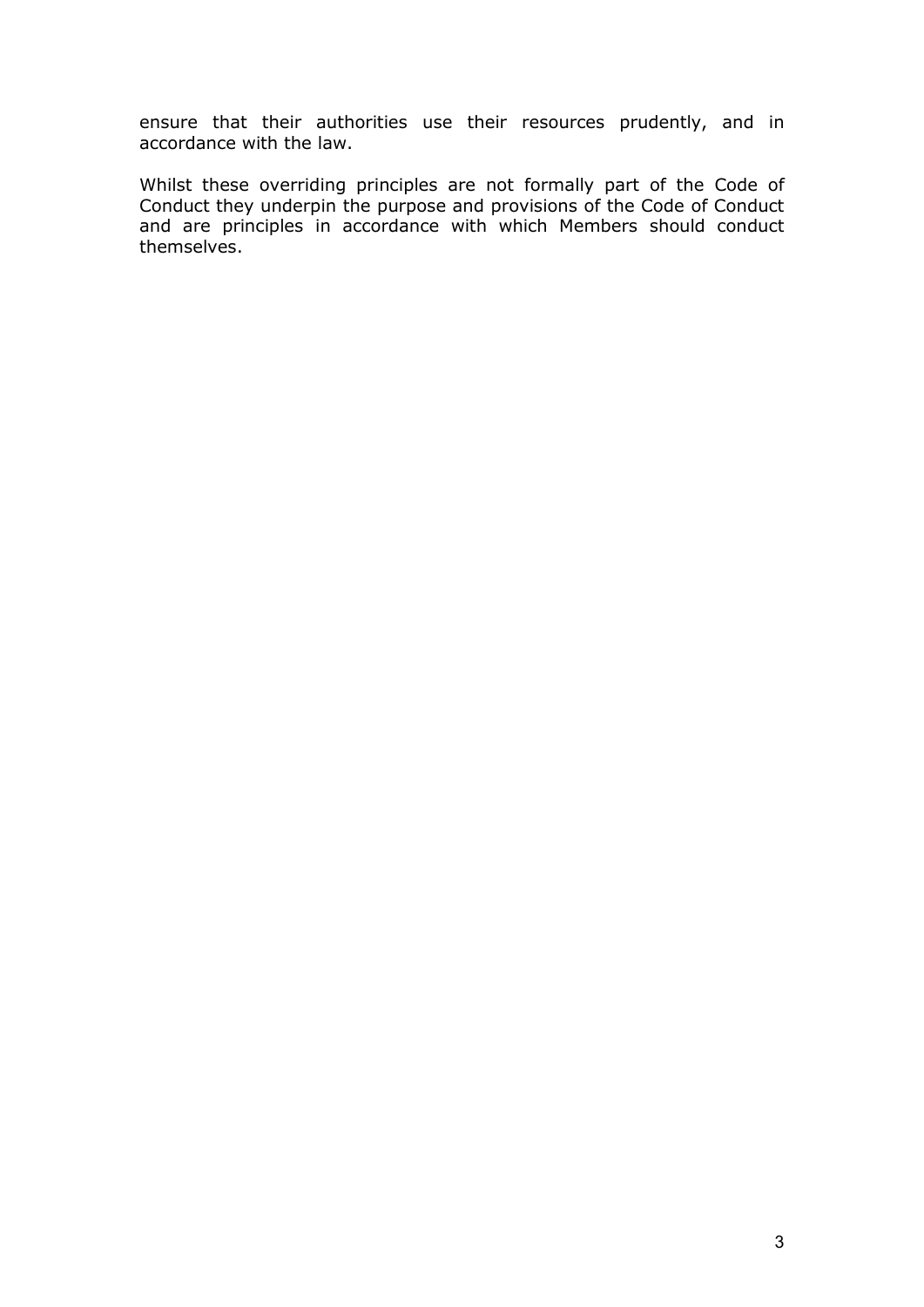# Introduction and Interpretation

- 1. This Code of Conduct has been adopted by Boyton Parish Council to support its duty to promote and maintain high standards of conduct by Members of the Council as required by the Localism Act 2011.
- 2. In this Code:

"Member" includes an elected member and a co-opted member

"Monitoring Officer" means the Monitoring Officer of Cornwall Council. This is because the Localism Act 2011 requires the Monitoring Officer of the principal council to discharge certain ethical standards responsibilities in relation to the local councils in their area.

"meeting" means any meeting of the Council and any of the Council's committees, sub committees, joint committees with other authorities or other formal meetings

"disclosable pecuniary interest" means an interest described in Part 5A of this Code and which is an interest of a Member or an interest of (i) that Member's spouse or civil partner; (ii) a person with whom that Member is living as husband or wife; or (iii) a person with whom that Member is living as if they were civil partners, and that Member is aware that that other person has the interest

"non-registerable interests" mean an interest as defined in Part 5B of this Code

"**dispensation**" means a dispensation granted by the Council or other appropriate person or body which relieves a Member from one or more of the restrictions set out in sub-paragraphs 3(5)(i), 3(5)(ii) and 3(5)(iii) of Part 3 of this Code to the extent specified in the dispensation

"register" means the register of disclosable pecuniary interests maintained by the Monitoring Officer of Cornwall Council

"sensitive interest" means an interest that a Member has (whether or not a disclosable pecuniary interest) in relation to which the Member and the Monitoring Officer consider that disclosure of the details of that interest could lead to the Member, or a person connected with the Member, being subject to violence or intimidation

"interest" means any disclosable pecuniary interest or any nonregisterable interest where the context permits

3. This Code is arranged as follows: Part 1 Application of the Code of Conduct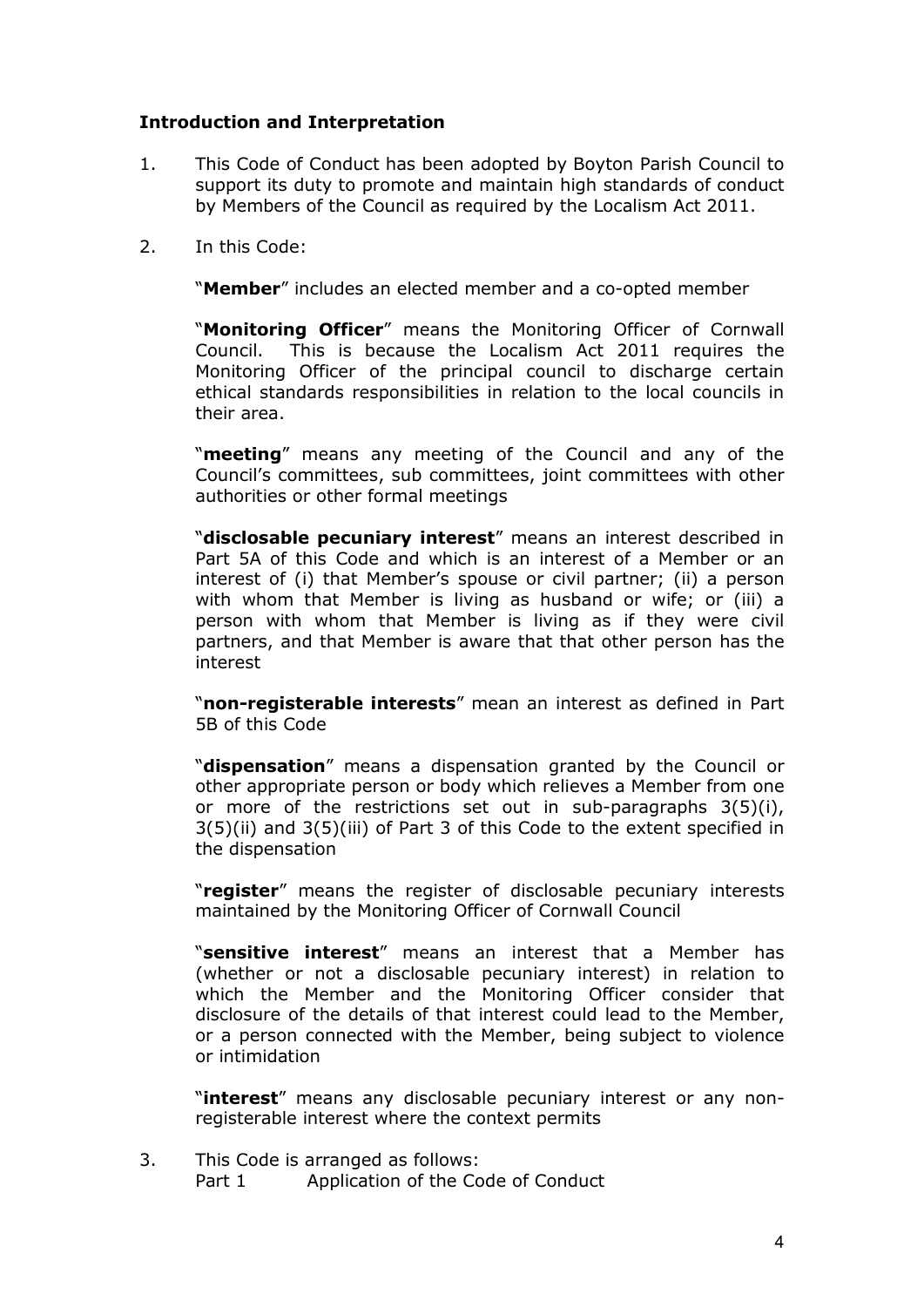- Part 2 General obligations
- Part 3 Registering and declaring interests
- Part 4 Sensitive interests
- Part 5A Pecuniary interests
- Part 5B Interests other than pecuniary interests

#### Part 1 – Application of the Code of Conduct

- 1.1 This Code applies to you as a Member of the Council.
- 1.2. This Code should be read together with the preceding general principles of public life.
- 1.3. It is your responsibility to comply with the provisions of this Code.
- 1.4 Subject to paragraphs 1.5, 1.6 and 1.7 of this Code you must comply with this Code whenever you:
	- (a) conduct the business of the Council, which in this Code includes the business of the office to which you have been elected or appointed; or
	- (b) act, hold yourself out as acting or conduct yourself in such a way that a third party could reasonably conclude that you are acting as a representative of the Council

and references to your official capacity are construed accordingly.

- 1.5 As well as having effect in relation to conduct in your official capacity, this Code also has effect where your conduct in your personal capacity constitutes a criminal offence for which you have been convicted (including an offence which you committed before you took office but for which you are convicted after that date).
- 1.6 Where you act as a representative of the Council:
	- (a) on another authority which has a Code of Conduct, you must, when acting for that other authority, comply with that other authority's Code of Conduct; or
	- (b) on any other body, you must, when acting for that other body, comply with this Code of Conduct, except and insofar as it conflicts with any lawful obligations to which that other body may be subject.
- 1.7 Where you are also a member of an authority other than the Council you must make sure that you comply with the relevant Code of Conduct depending on which role you are acting in. Your conduct may be subject to more than one Code of Conduct depending on the circumstances. Advice can be sought from the proper officer of the Council (usually the Clerk to the Council).

## Part 2 – General obligations

- 2.1 You must treat others with respect.
- 2.2 You must not treat others in a way that amounts to or which may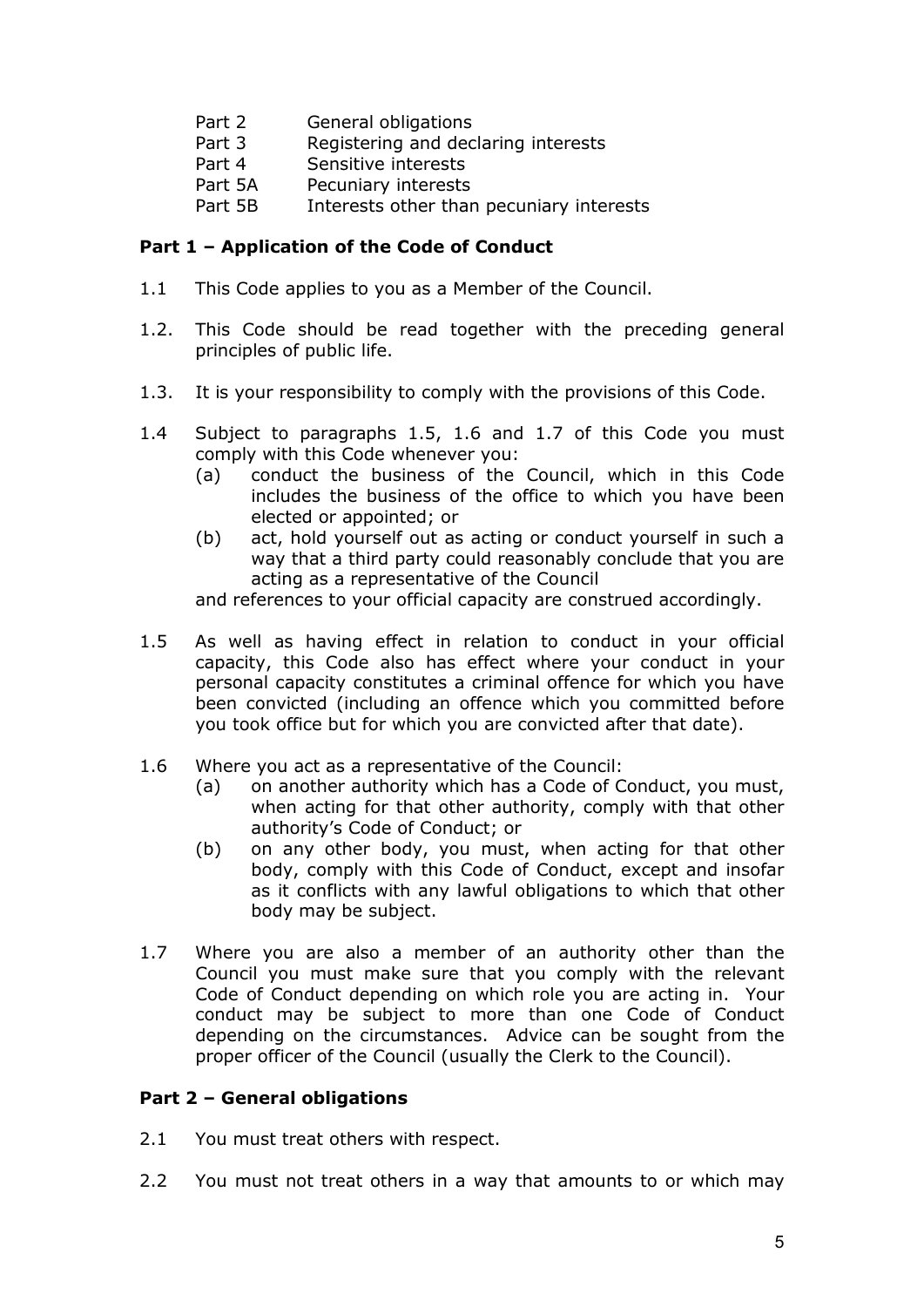reasonably be construed as unlawfully discriminating against them.

- 2.3 You must not bully any person.
- 2.4 You must not intimidate or attempt to intimidate others.
- 2.5 You must not conduct yourself in a manner which is contrary to the Council's duty to promote and maintain high standards of conduct by Members.
- 2.6 You must not accept any gifts or hospitality that you are offered or receive in connection with your official duties as a member that could be seen by the public as likely to influence your judgement in these matters. There is no requirement to register or declare any gifts or hospitality which have been offered or received.
- 2.7 You must not do anything which compromises or is likely to compromise the impartiality of those who work for or on behalf of the Council.
- 2.8 You must not disclose information given to you in confidence by anyone, or information acquired by you which you believe, or ought reasonably to be aware, is of a confidential nature, except where –
	- (i) you have the consent of a person authorised to give it;
	- (ii) you are required by law to do so;
	- (iii) the disclosure is made to a third party for the purpose of obtaining professional advice provided that the third party agrees in writing not to disclose the information to any other person before the information is provided to them; or
	- (iv) the disclosure is  $-$ 
		- (a) reasonable and in the public interest; and
		- (b) made in good faith; and
		- (c) in compliance with the reasonable requirements of the authority, which requirements must be demonstrable be reference to an adopted policy, procedure or similar document of the Council or evidenced by advice provided by the proper officer of the Council (usually the Clerk to the Council) or their nominee.
- 2.9 You must not prevent or attempt to prevent another person from gaining access to information to which that person is entitled by law.
- 2.10 You must not conduct yourself in a manner which could reasonably be regarded as bringing your office or the Council into disrepute.
- 2.11 You must not use or attempt to use your position as a member of the Council improperly to confer on or to secure for yourself or any other person an advantage or disadvantage.
- 2.12 You must when using the resources of the Council:
	- (i) have the prior formal permission of the Council;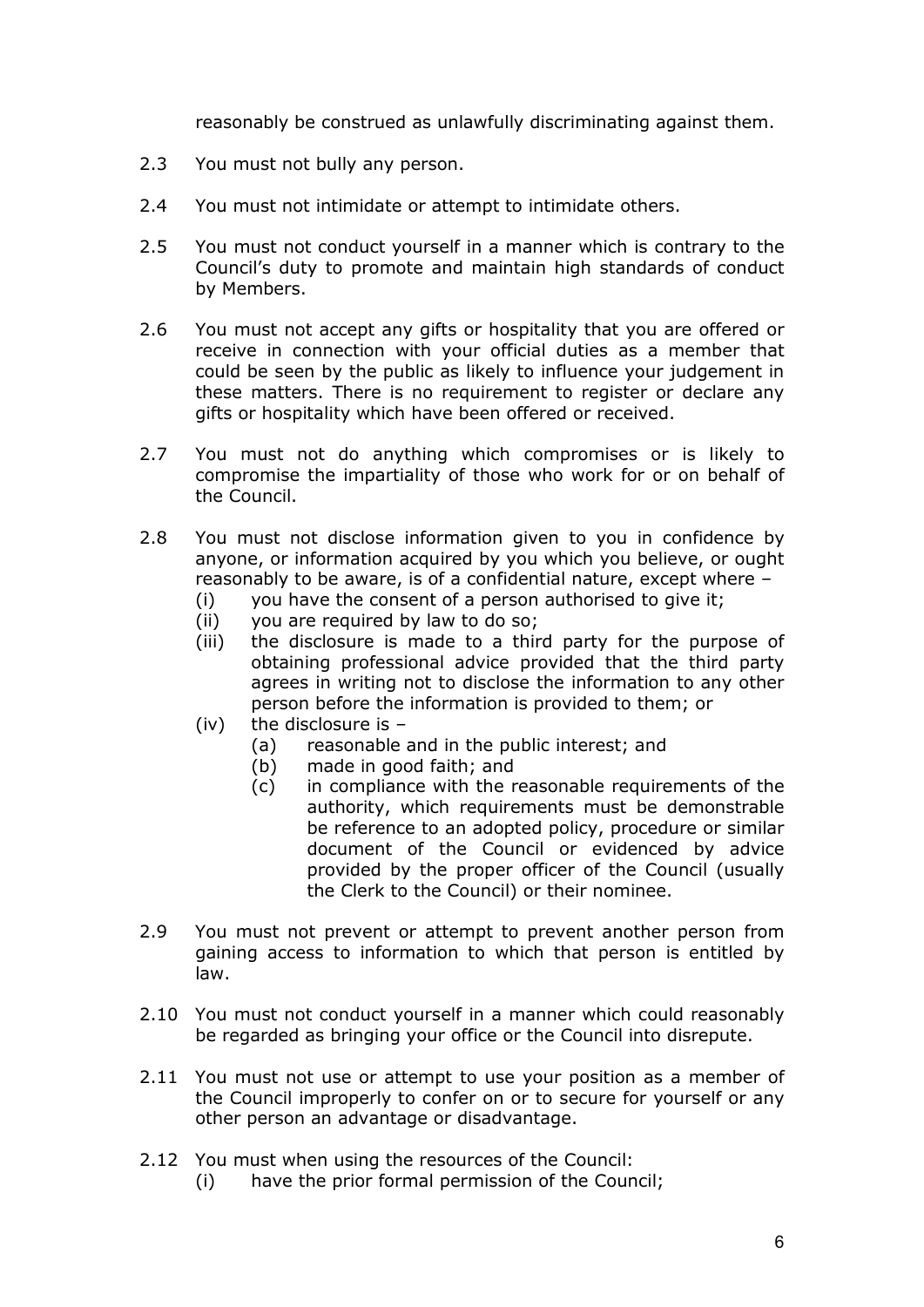- (ii) act in accordance with the reasonable requirements of the Council;
- (iii) ensure that such resources are not used improperly for political purposes (including party political purposes); and
- (iv) have regard to any statutory or other requirements relating to local authority publicity.
- 2.13 You must not authorise the use of the Council's resources by yourself or any other person other than by your participation in a formal decision made at a meeting and in accordance with the Council's standing orders or other procedural rules.
- 2.14 When reaching decisions on any matter you must have regard to any relevant advice provided to you by the proper officer of the Council (usually the Clerk to the Council).
- 2.15 You must give reasons for all decisions in accordance with any statutory requirements and any reasonable additional requirements imposed by the Council.

#### Part 3 – Registering and declaring interests and withdrawal from meetings

- 3.1 The provisions of this Part of this Code are subject to the provisions of Part 4 of this Code relating to sensitive interests.
- 3.2 Within 28 days of becoming a Member you must notify the Monitoring Officer of any disclosable pecuniary interest that you have at the time of giving the notification.
- 3.3 Where you become a Member as a result of re-election or your cooption being renewed you need only comply with paragraph 3.1 of this Code to the extent that your disclosable pecuniary interests are not already entered on the register at the time the notification is given.
- 3.4 You are not required to notify non-registerable interests to the Monitoring Officer for inclusion in the register.
- 3.5 If you are present at a meeting and you are aware that you have a non-registerable interest or a disclosable pecuniary interest in any matter being considered or to be considered at the meeting you must disclose that interest to the meeting if that interest is not already entered in the register and, unless you have the benefit of a current and relevant dispensation in relation to that matter, you must:
	- (i) not participate, or participate further, in any discussions of the matter at the meeting;
	- (ii) not participate in any vote, or further vote, taken on the matter at the meeting; and
	- (iii) remove yourself from the room while any discussion or vote takes place on the matter, to the extent that you are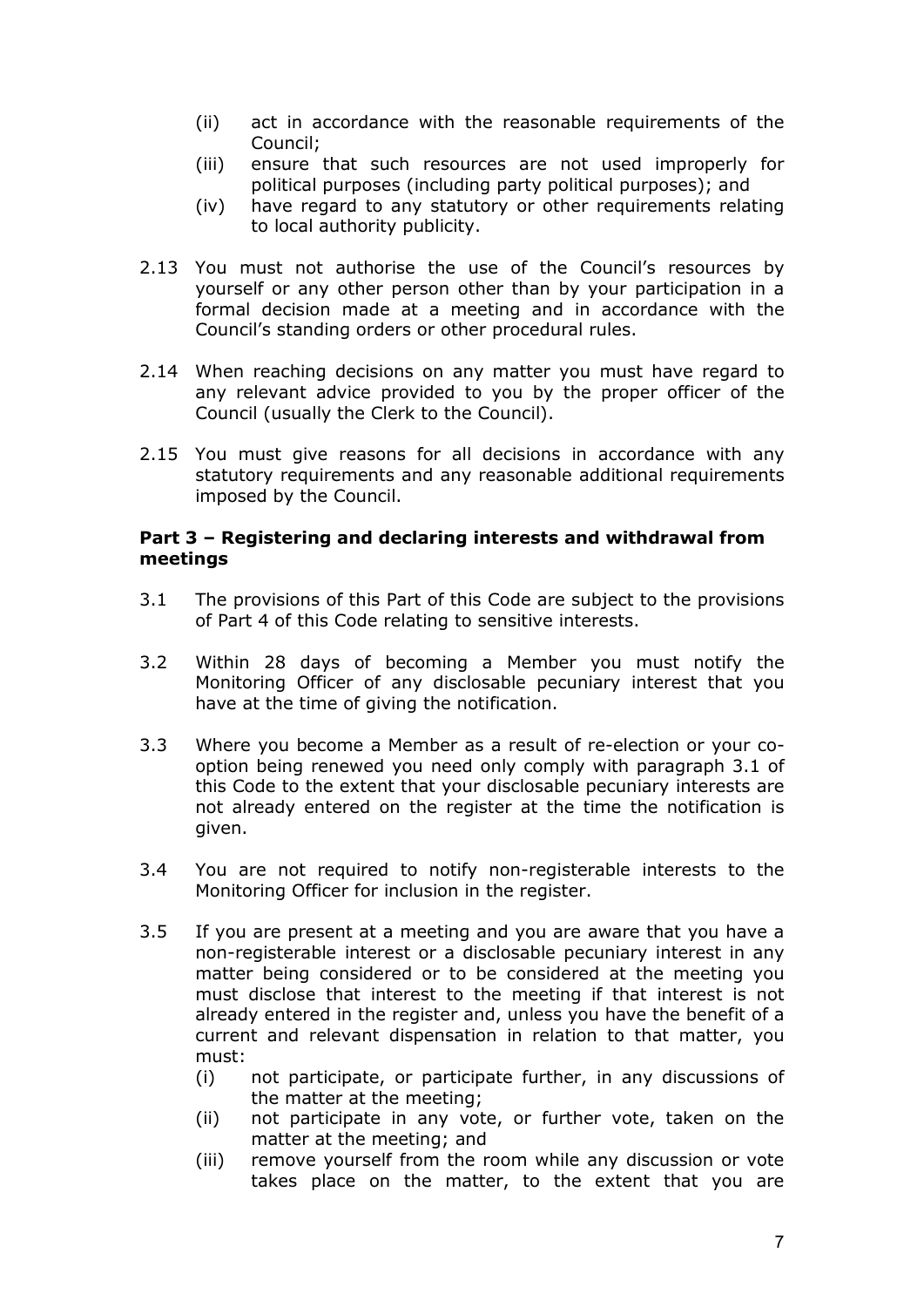required to absent yourself in accordance with the Council's standing orders or other relevant procedural rules.

- 3.5A Where a Member has a non-registerable interest in a matter to which paragraph 3.5 relates that does not benefit from a valid dispensation and that interest arises only from the Member's participation in or membership of a body whose objects or purposes are charitable, philanthropic or otherwise for the benefit of the community or a section of the community the Member may [with the permission of the Chairman of the meeting or until such time as the Chairman directs the Member to stop] address the meeting to provide such information as they reasonably consider might inform the debate and decision to be made before complying with paragraphs 3.5(i), (ii) and (iii).
- 3.6 If a disclosable pecuniary interest to which paragraph 3.5 relates is not entered in the register and has not already been notified to the Monitoring Officer at the time of the disclosure you must notify the Monitoring Officer of that interest within 28 days of the disclosure being made at the meeting.
- 3.7 Within 28 days of becoming aware of any new disclosable pecuniary interest, or change to any disclosable pecuniary interest already registered or notified to the Monitoring Officer, you must notify that new interest or the change in the interest to the Monitoring Officer.
- 3.8 All notifications of disclosable pecuniary interests to the Monitoring Officer must be made in writing and such disclosures as are made at meetings must be confirmed in writing to the Monitoring Officer.
- 3.9 You must notify the proper officer of your Council in writing of the detail of all disclosable pecuniary interests that are notified or confirmed to the Monitoring Officer.

## Part 4 – Sensitive interests

- 4.1 Members must notify the Monitoring Officer of the details of sensitive interests but the details of such interests will not be included in any published version of the register.
- 4.2 The requirement in paragraph 3(5) of Part 3 of this Code to disclose interests to meetings shall in relation to sensitive interests be limited to declaring the existence of an interest and the detail of the interest need not be declared.

## Part 5A – Disclosable Pecuniary Interests

In this Part of the Code the expressions in the middle column have the meanings attributed to them in the right-hand column

| (a)(i) | "body in which" | means a firm in which the relevant person is |
|--------|-----------------|----------------------------------------------|
|        | the relevant    | a partner or a body corporate of which the   |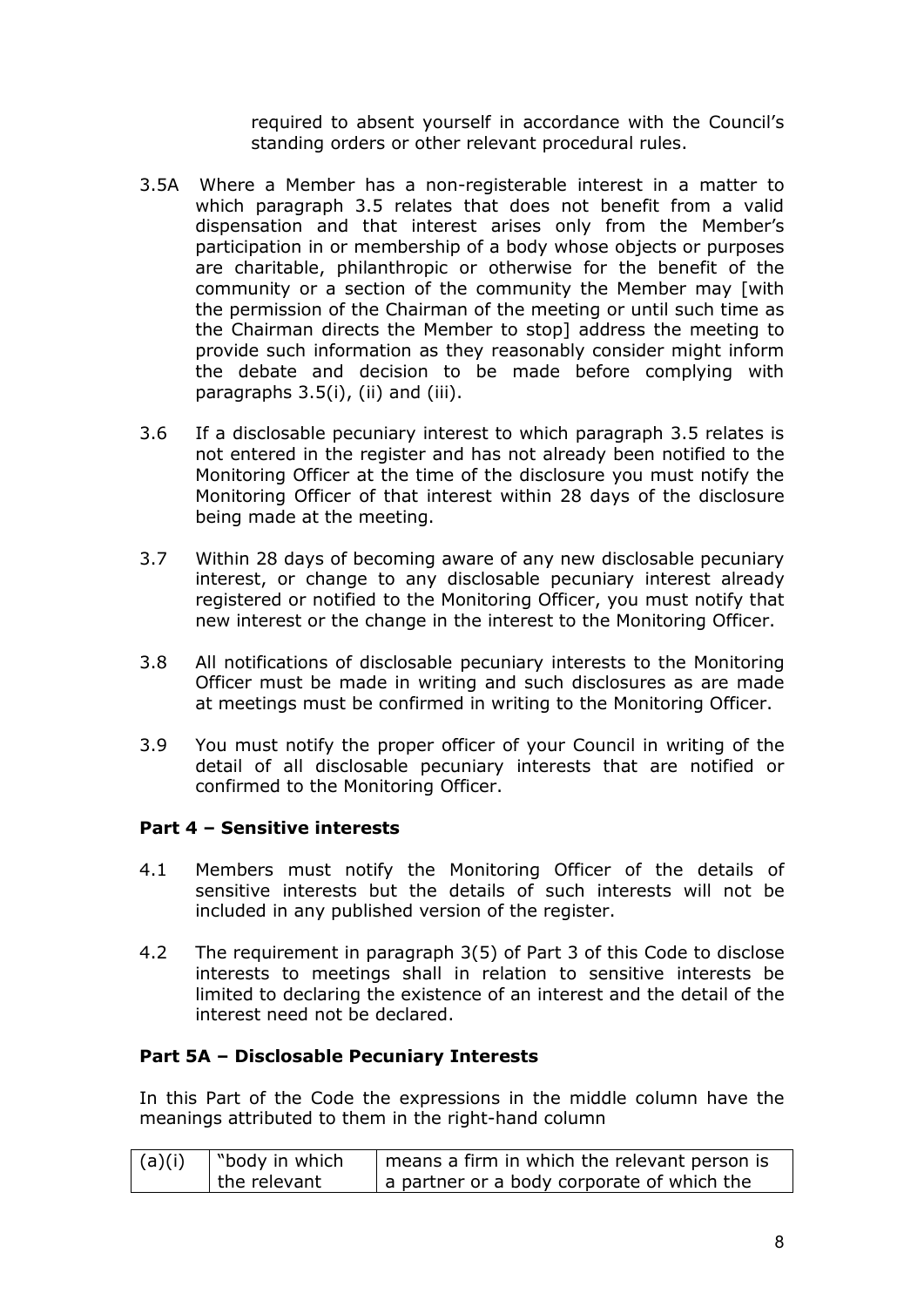|          | person has a      | relevant person is a director or in the         |
|----------|-------------------|-------------------------------------------------|
|          | beneficial        | securities of which the relevant person has a   |
|          | interest"         | beneficial interest                             |
| (a)(ii)  | "director"        | includes a member of the committee of           |
|          |                   | management of an industrial and provident       |
|          |                   | society                                         |
| (a)(iii) | "land"            | includes an easement, servitude, interest, or   |
|          |                   | right over land which does not carry with it a  |
|          |                   | right for the relevant person (alone or jointly |
|          |                   | with another) to occupy the land or to receive  |
|          |                   | income                                          |
| (a)(iv)  | "relevant         | means the authority of which you are a          |
|          | authority"        | member                                          |
| (a)(v)   | "relevant person" | means you, your spouse or civil partner, a      |
|          |                   | person with whom you are living with as         |
|          |                   | husband and wife or a person with whom you      |
|          |                   | are living with as if you are civil partners    |
| (a)(vi)  | "securities"      | means shares, debentures, debenture stock,      |
|          |                   | loan stock, bonds, units of a collective        |
|          |                   | investment scheme within the meaning of the     |
|          |                   | Financial Services and Markets Act 2000 and     |
|          |                   | other securities of any description, other than |
|          |                   | money deposited with a building society         |

The following table sets out the disclosable pecuniary interests that have been prescribed by the Secretary of State for the purposes of the Code of Conduct and the Localism Act, 2011

| Interest |                                                            | Description                                                                                                                                                                                                                                                                                                                                                                                                                                                   |
|----------|------------------------------------------------------------|---------------------------------------------------------------------------------------------------------------------------------------------------------------------------------------------------------------------------------------------------------------------------------------------------------------------------------------------------------------------------------------------------------------------------------------------------------------|
| (b)(i)   | Employment,<br>office, trade,<br>profession or<br>vocation | Any employment, office, trade, profession or<br>vocation carried on for profit or gain                                                                                                                                                                                                                                                                                                                                                                        |
| (b)(ii)  | Sponsorship                                                | Any payment or provision of any other<br>financial benefit (other than from the<br>relevant authority) made or provided within<br>the relevant period in respect of any<br>expenses incurred by you in carrying out<br>your duties as a member, or towards the<br>election expenses of you. This includes any<br>payment or financial benefit from a trade<br>union within the meaning of the Trade Union<br>and Labour Relations (Consolidation) Act<br>1992 |
| (b)(iii) | Contracts                                                  | Any contract which is made between the<br>relevant person (or a body which in which<br>the relevant person has a beneficial<br>interest) and the relevant authority under<br>which goods and services are to be provided<br>or works are to be executed and which has<br>not been fully discharged                                                                                                                                                            |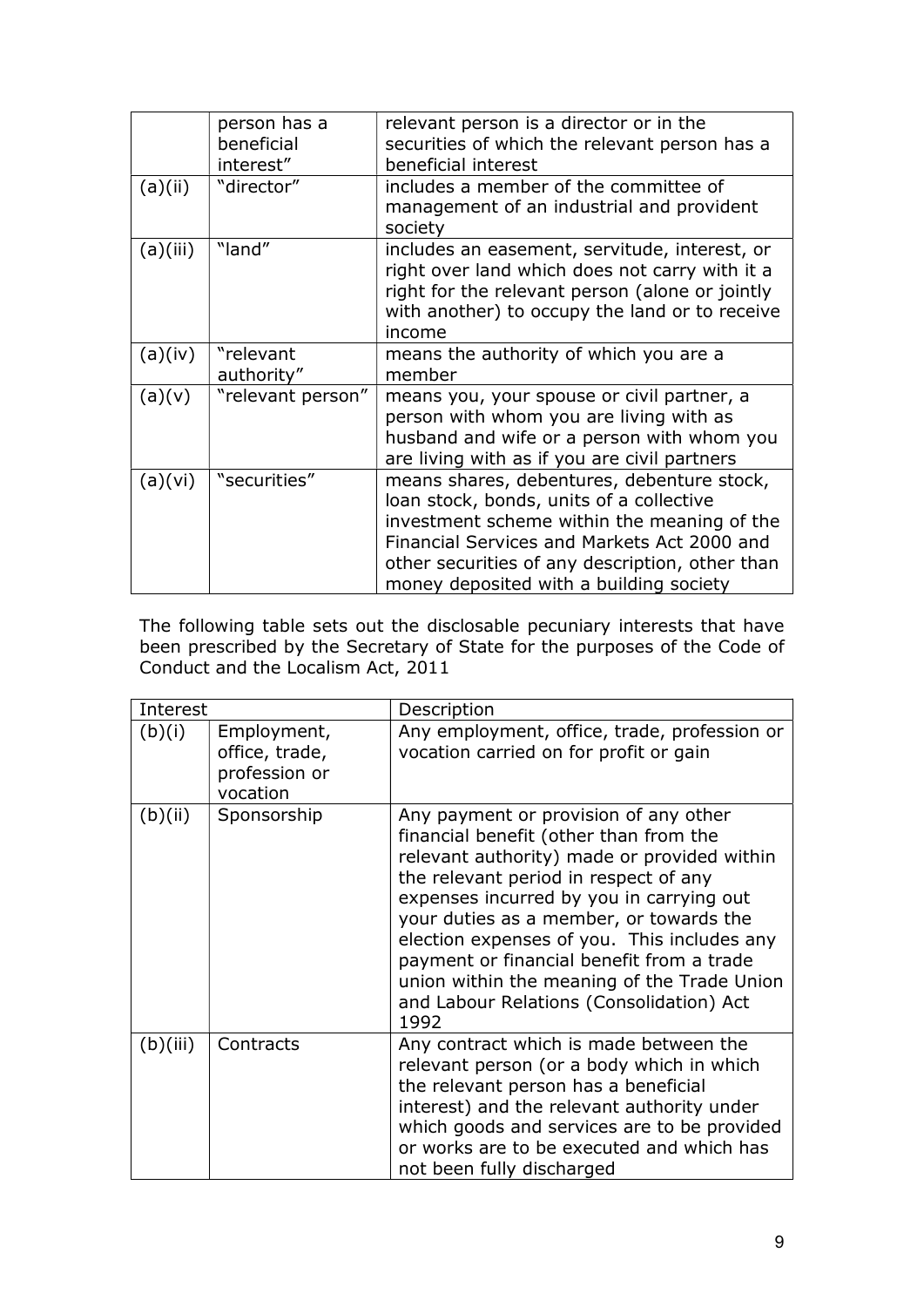| (b)(iv)  | Land                   | Any beneficial interest in land which is<br>within the area of the relevant authority                                                                                                                                                                                                                                                                                                                                                                                                                                                                                                          |
|----------|------------------------|------------------------------------------------------------------------------------------------------------------------------------------------------------------------------------------------------------------------------------------------------------------------------------------------------------------------------------------------------------------------------------------------------------------------------------------------------------------------------------------------------------------------------------------------------------------------------------------------|
| (b)(v)   | Licences               | Any licence (alone or jointly with others) to<br>occupy land in the area of the relevant<br>authority for a month or longer                                                                                                                                                                                                                                                                                                                                                                                                                                                                    |
| (b)(vi)  | Corporate<br>tenancies | Any tenancy where, to your knowledge the<br>landlord is the relevant authority and the<br>tenant is a body in which the relevant<br>person has a beneficial interest                                                                                                                                                                                                                                                                                                                                                                                                                           |
| (b)(vii) | <b>Securities</b>      | Any beneficial interest in securities of any<br>body where that body, to your knowledge,<br>has a place of business or land in the area<br>of the relevant authority and either the total<br>nominal value of the securities exceeds<br>£25,000 or one hundredth of the total of the<br>issued share capital of that body or if the<br>share capital of that body is of more than<br>one class the total nominal value of the<br>shares in any one class in which the<br>relevant person has a beneficial interest<br>exceeds one hundredth of the total issued<br>share capital of that class |

#### Part 5B – Non-registerable interests

You have a non-registerable interest where a decision in relation to a matter being determined or to be determined:

- (i) might reasonably be regarded as affecting the financial position or well being of you; a member of your family or any person with whom you have a close association; or any body or group which you are a member of more than it might affect the majority of council tax payers, rate payers or inhabitants in the parish; and
- (ii) the interest is such that a reasonable person with knowledge of all the relevant facts would consider your interest so significant that it is likely to prejudice your judgement of the public interest.

save that business relating to the following functions will not give rise to non-registerable interests:

- school meals or school transport and travelling expenses, where you are a parent or guardian of a child in full time education, or are a parent governor of a school, unless it relates particularly to the school which the child attends;
- statutory sick pay under, where you are in receipt of, or are entitled to the receipt of, such pay;
- an allowance, payment or indemnity given to members;
- any ceremonial honour given to members; and
- **setting of the precept**